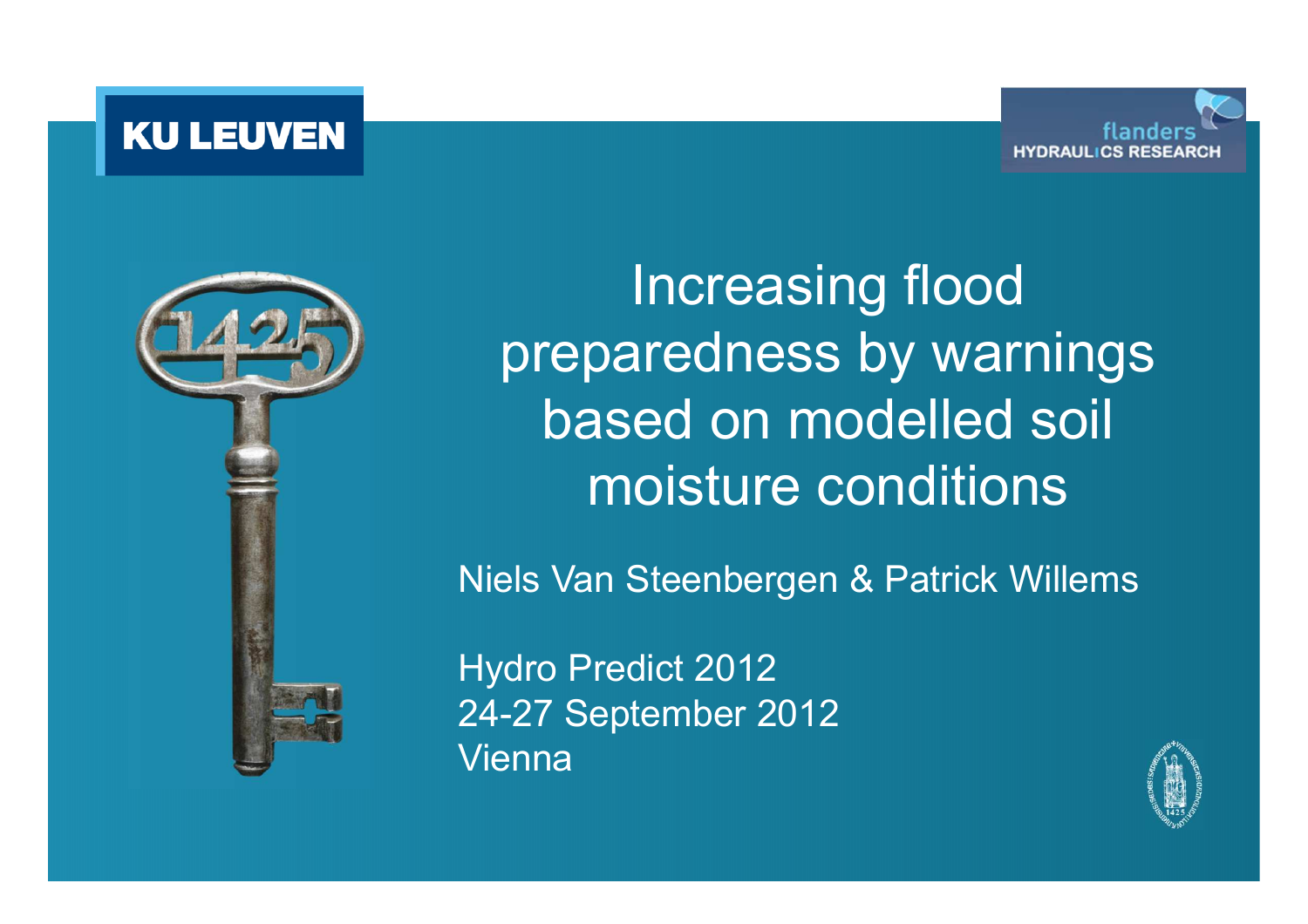#### Problem statement

- Research project for Flemish Governmental Authorities of Belgium (Hydrological Information Centre)
- Scientific assistance to improve flood forecasting system
- In November 2010 several floods occurred in Belgium
- •Cause: high rainfall intensities + high soil moisture
- • Question: How to quantify this soil moisture content and can we find a simple trigger to warn us in case of possible flood situations.

**KU LEU** 

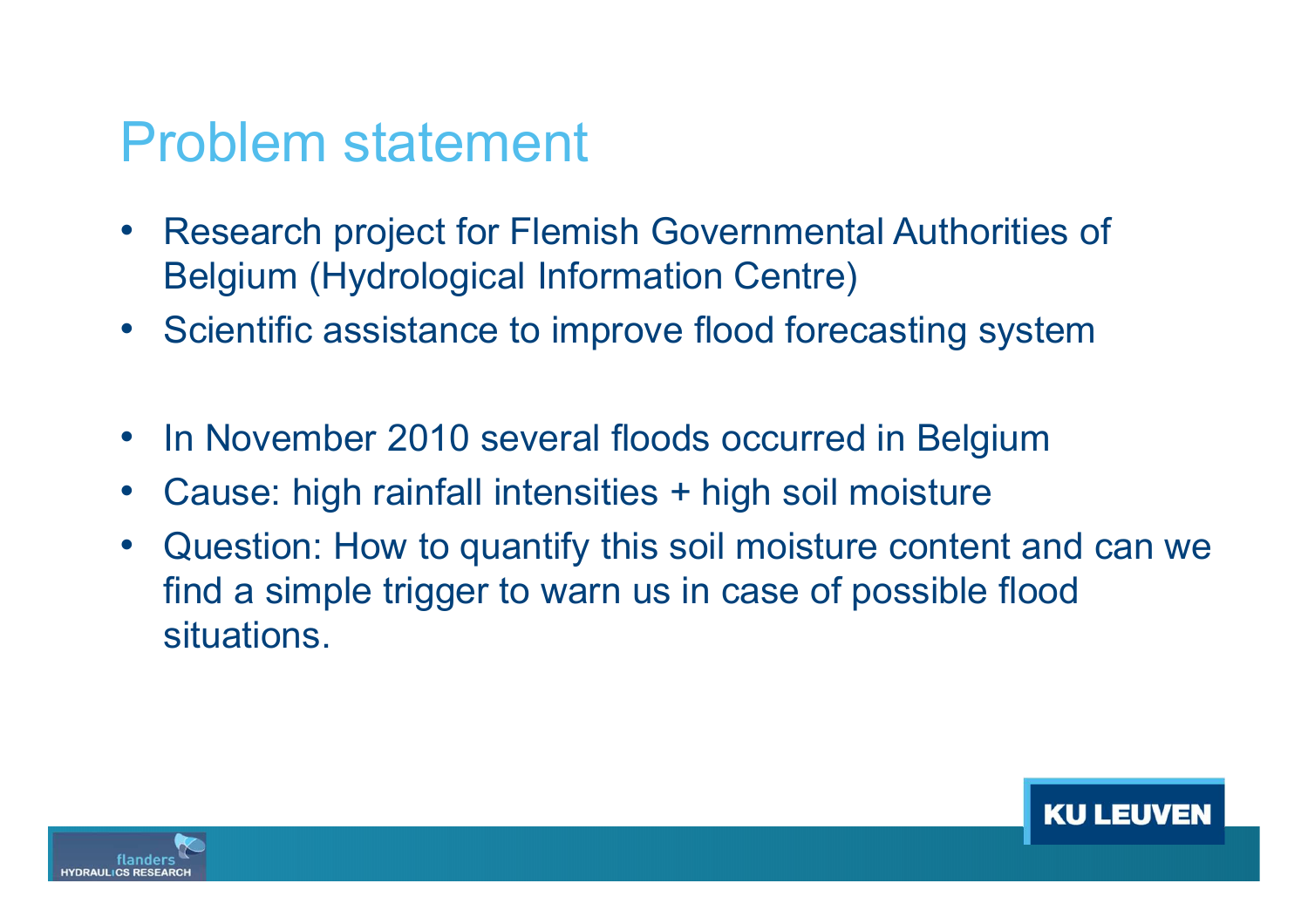#### Introduction

- Soil moisture important factor in initiation of river floods
- •+ high rainfall intensities
- Real time information on soil moisture conditions is very limited (variable nature)
- In situ measurements are inadequate
- => Use of hydrological models



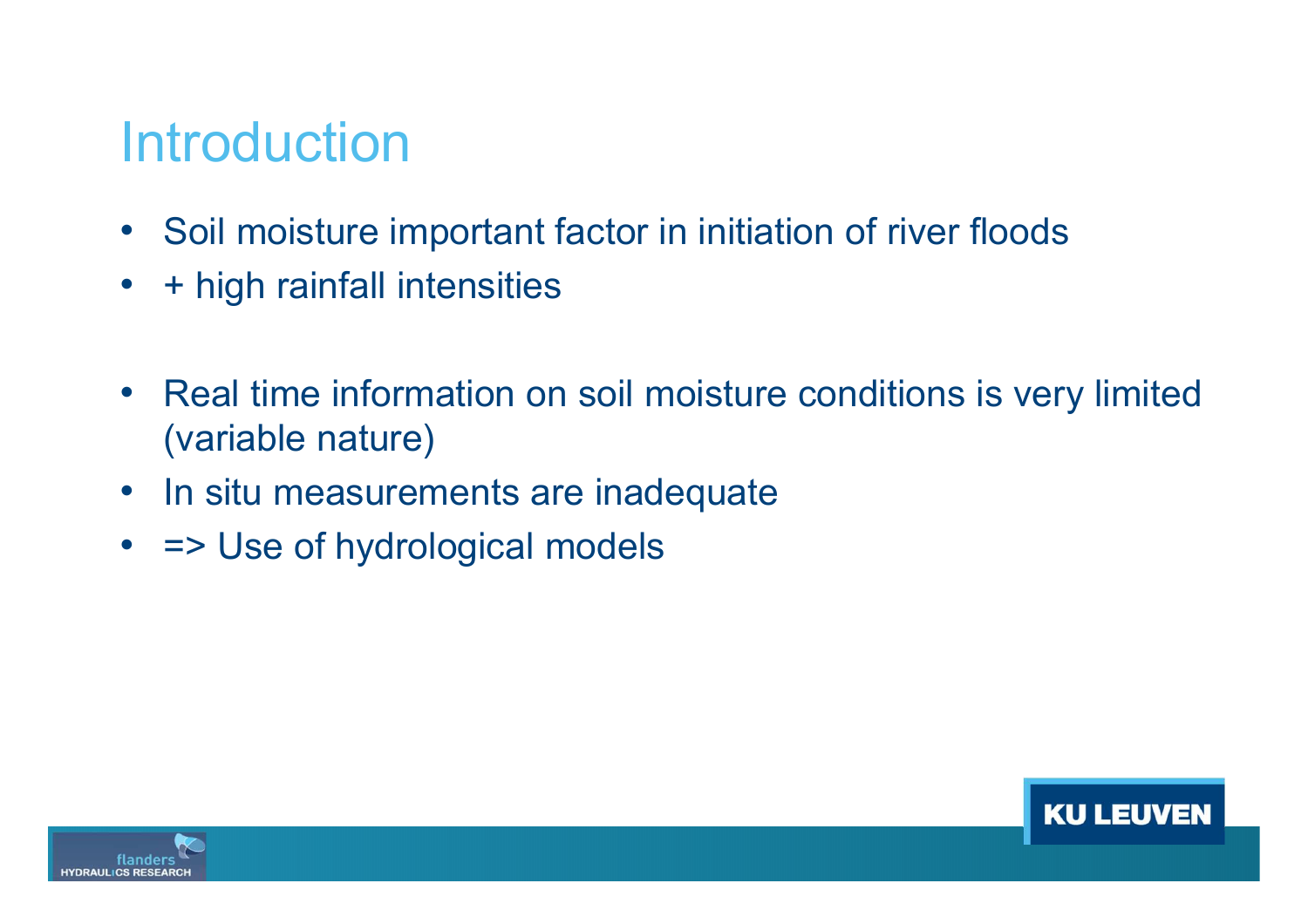# Hydrological models

- NAM model of DHI
- Soil Moisture Indicators (SMI)
	- oL/Lmax
	- o $\circ$  Baseflow (BF)
- +200 models
- Covering Flanders region of Belgium
- Flood forecasting system



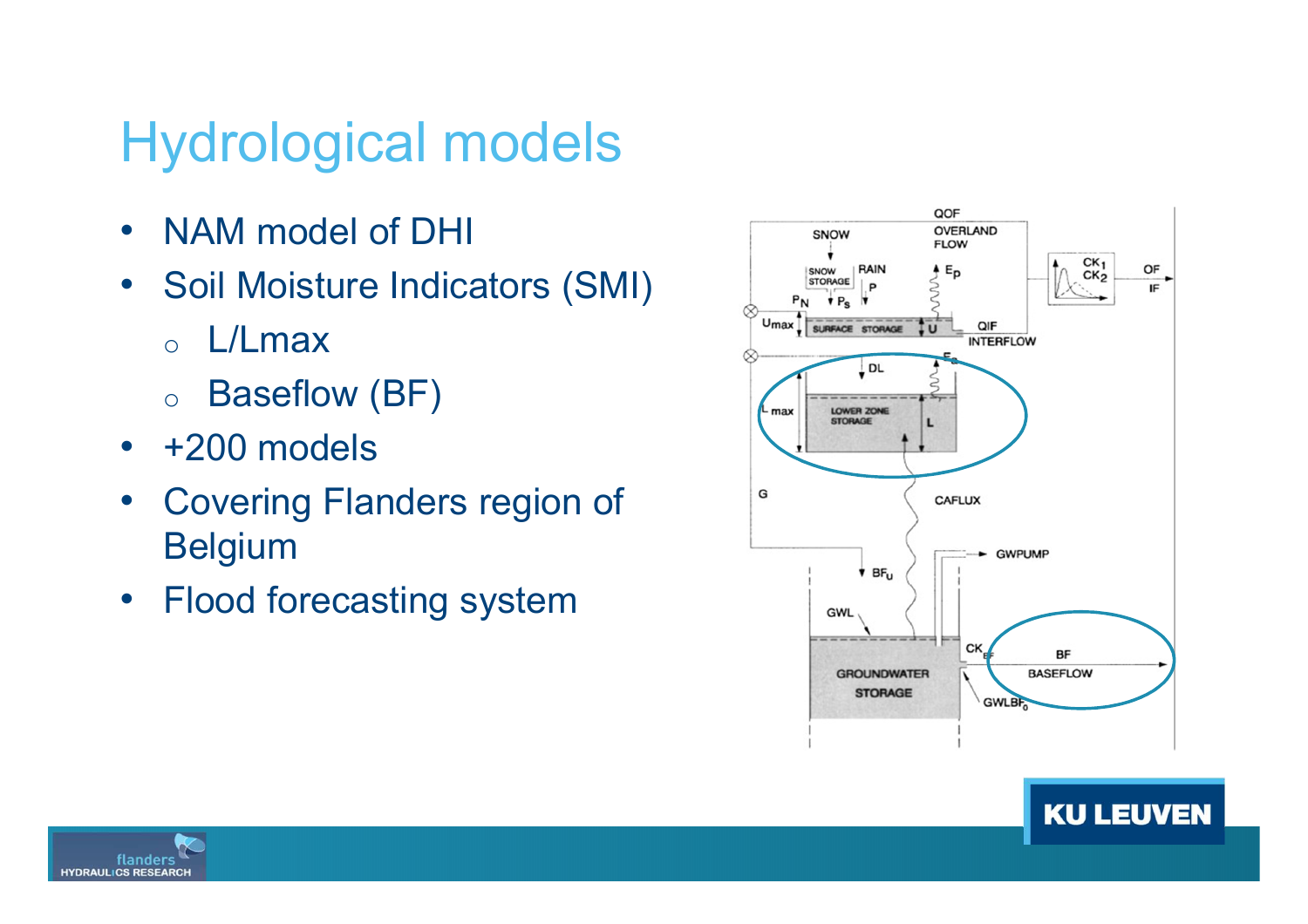#### Assessment of soil moisture state

- •Long term simulation (+50y.)
- •Comparison of the soil moisture state at specific day of the year



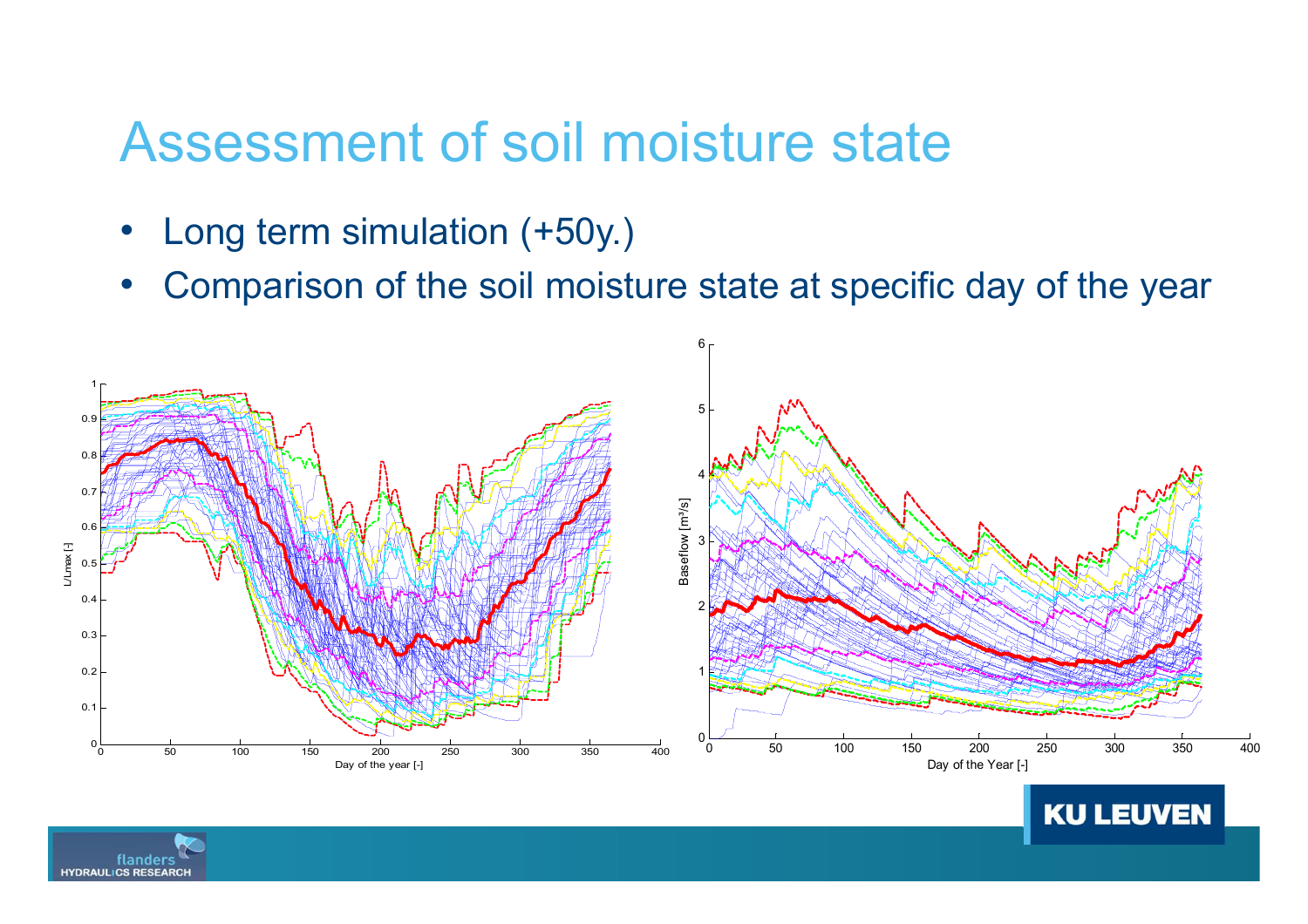## Assessment of soil moisture state

| Category             | <b>Criterion</b>                                                     | <b>Colour code</b> |
|----------------------|----------------------------------------------------------------------|--------------------|
| <b>Extremely wet</b> | $L/L_{max} > L/L_{max}$ 95%                                          |                    |
|                      | $BF > BF_{95\%}$                                                     |                    |
| Wet                  | $L/L_{max\ 95\%} \ge L/L_{max} > L/L_{max\ 90\%}$                    |                    |
|                      | $BF_{95\%} \ge BF > BF_{80\%}$                                       |                    |
| <b>Normal</b>        | $L/L_{max \, \text{R00\%}} \ge L/L_{max} > L/L_{max \, \text{20\%}}$ |                    |
|                      | $BF_{80\%} \ge BF > BF_{20\%}$                                       |                    |
| <b>Dry</b>           | $L/L_{max,20\%} \ge L/L_{max} > L/L_{max,5\%}$                       |                    |
|                      | $BF_{20\%} \ge BF > BF_{5\%}$                                        |                    |
| <b>Extremely dry</b> | $L/L_{max 5\%} \ge L/L_{max}$                                        |                    |
|                      | $BF_{5\%} \geq BF$                                                   |                    |
|                      |                                                                      |                    |

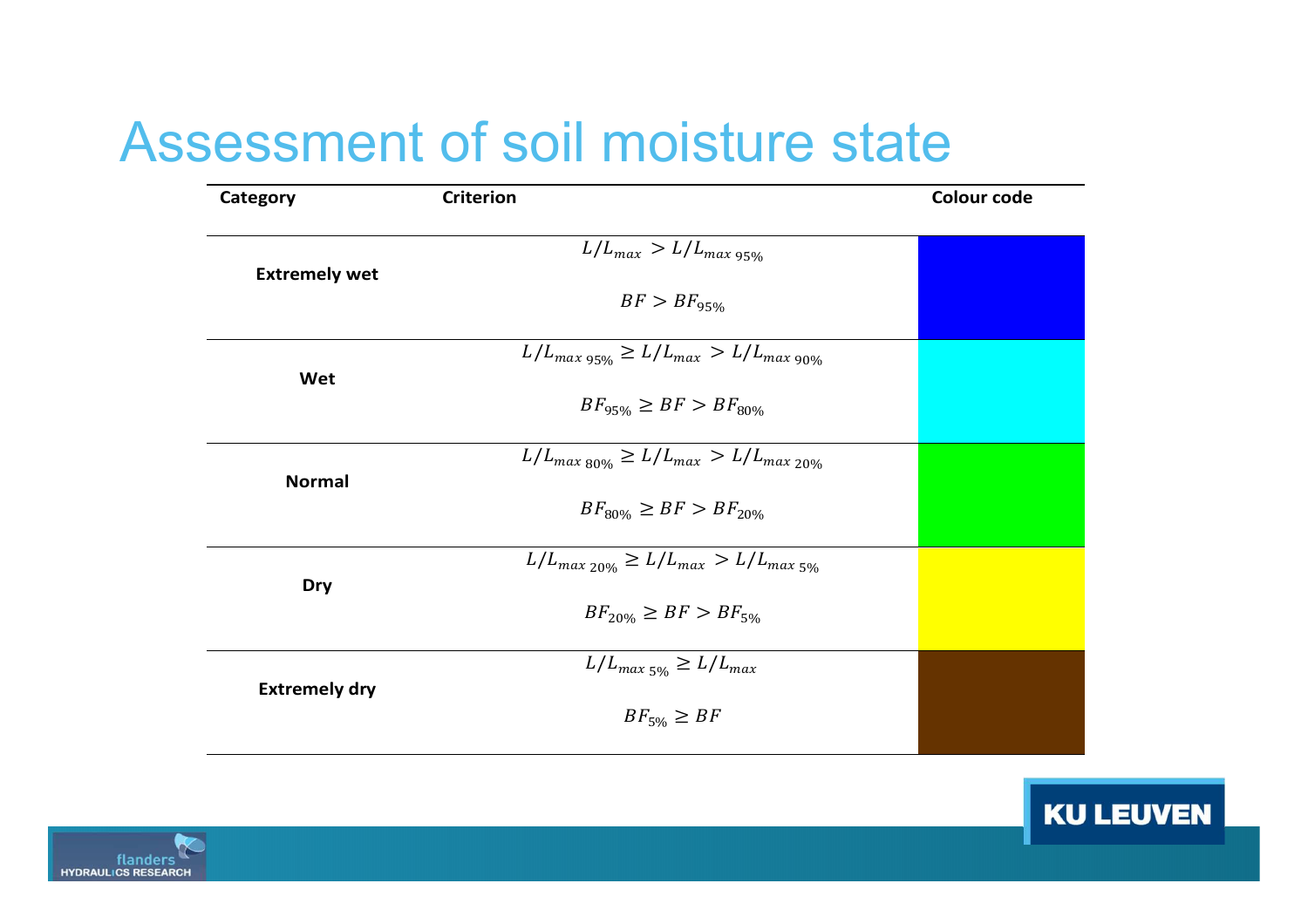#### Assessment of soil moisture state





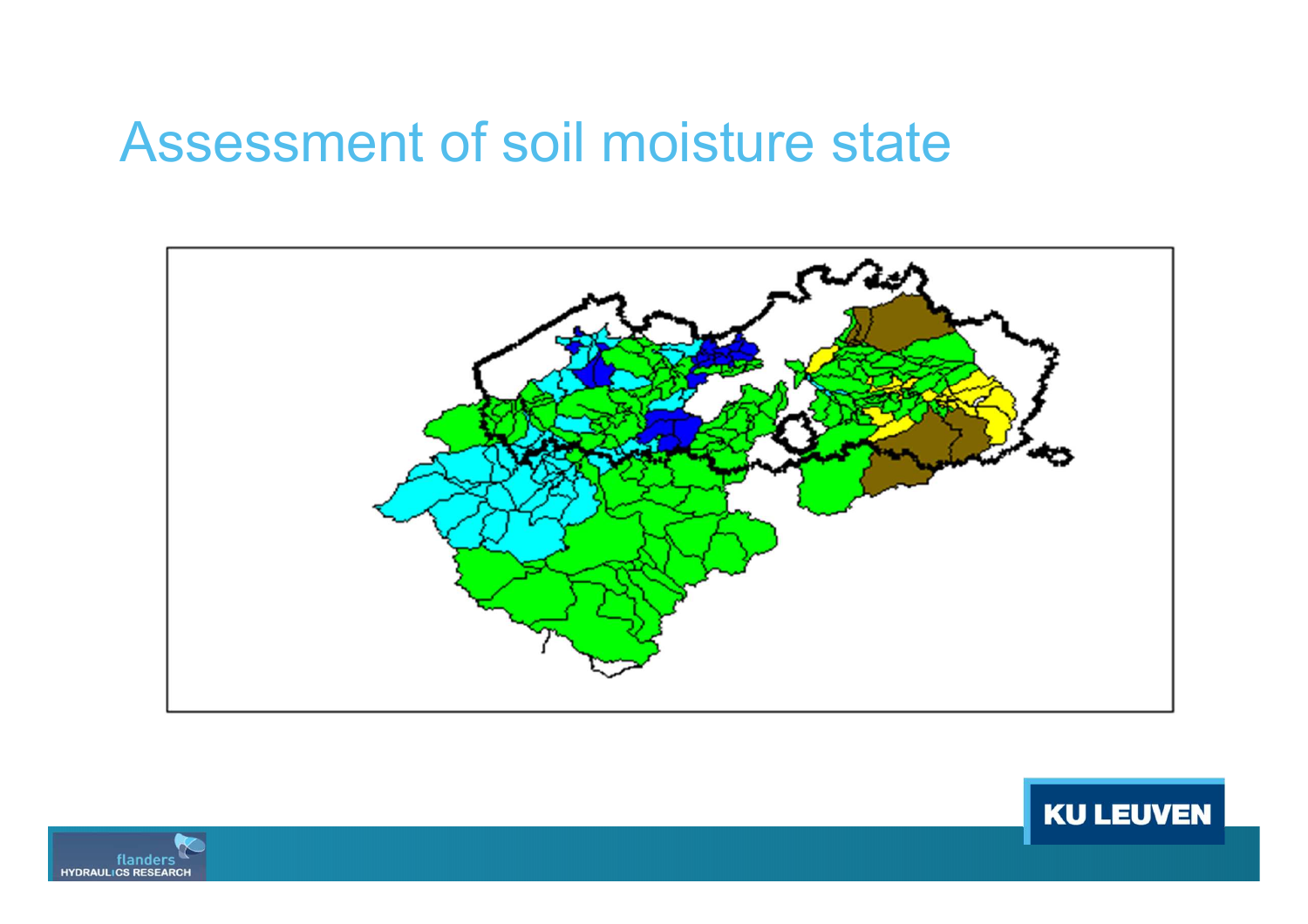- **Combination of SMI and Rainfall**
- Exceedance probability of discharge threshold for next 2 days



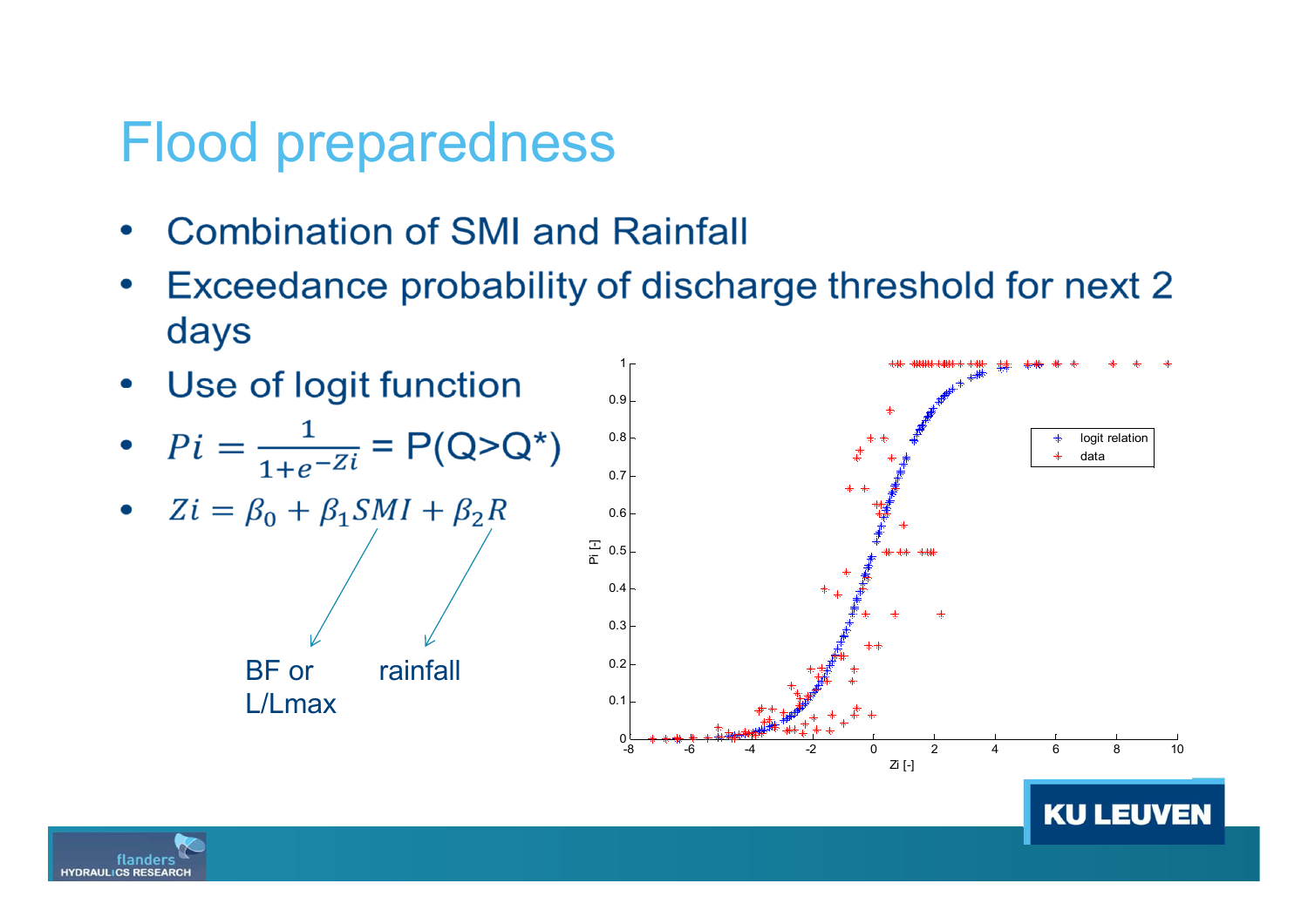

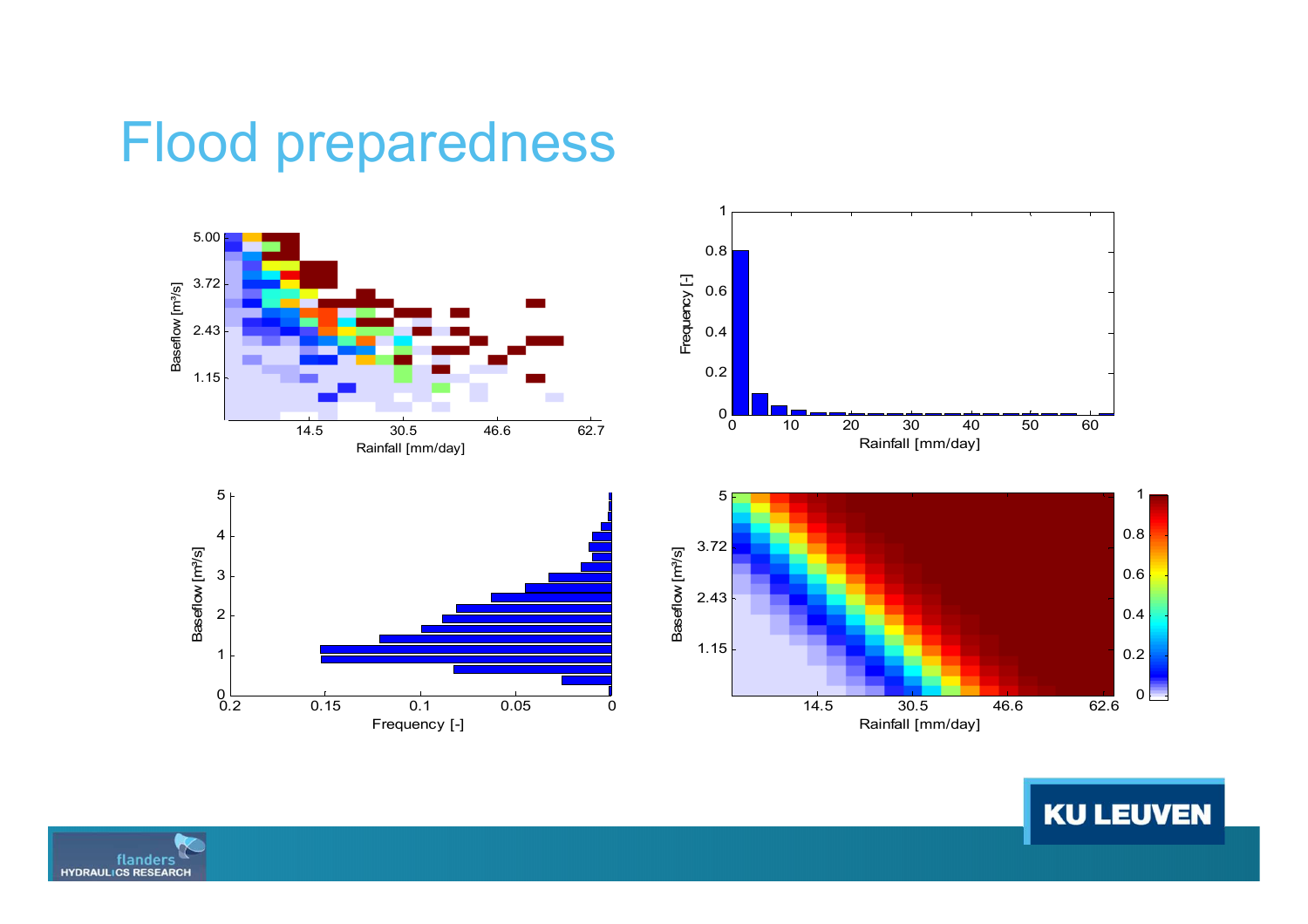| <b>Catchment</b>      | <b>BF &amp; R</b> | $L/L_{max}$ & R |
|-----------------------|-------------------|-----------------|
| <b>Gete</b>           | 0.18              | 0.26            |
| <b>Poperingevaart</b> | 0.13              | 0.16            |
| <b>Heulebeek</b>      | 0.15              | 0.14            |
| <b>Mark</b>           | 0.07              | 0.13            |
| <b>Average</b>        | 0.13              | 0.17            |

RMSE => Baseflow

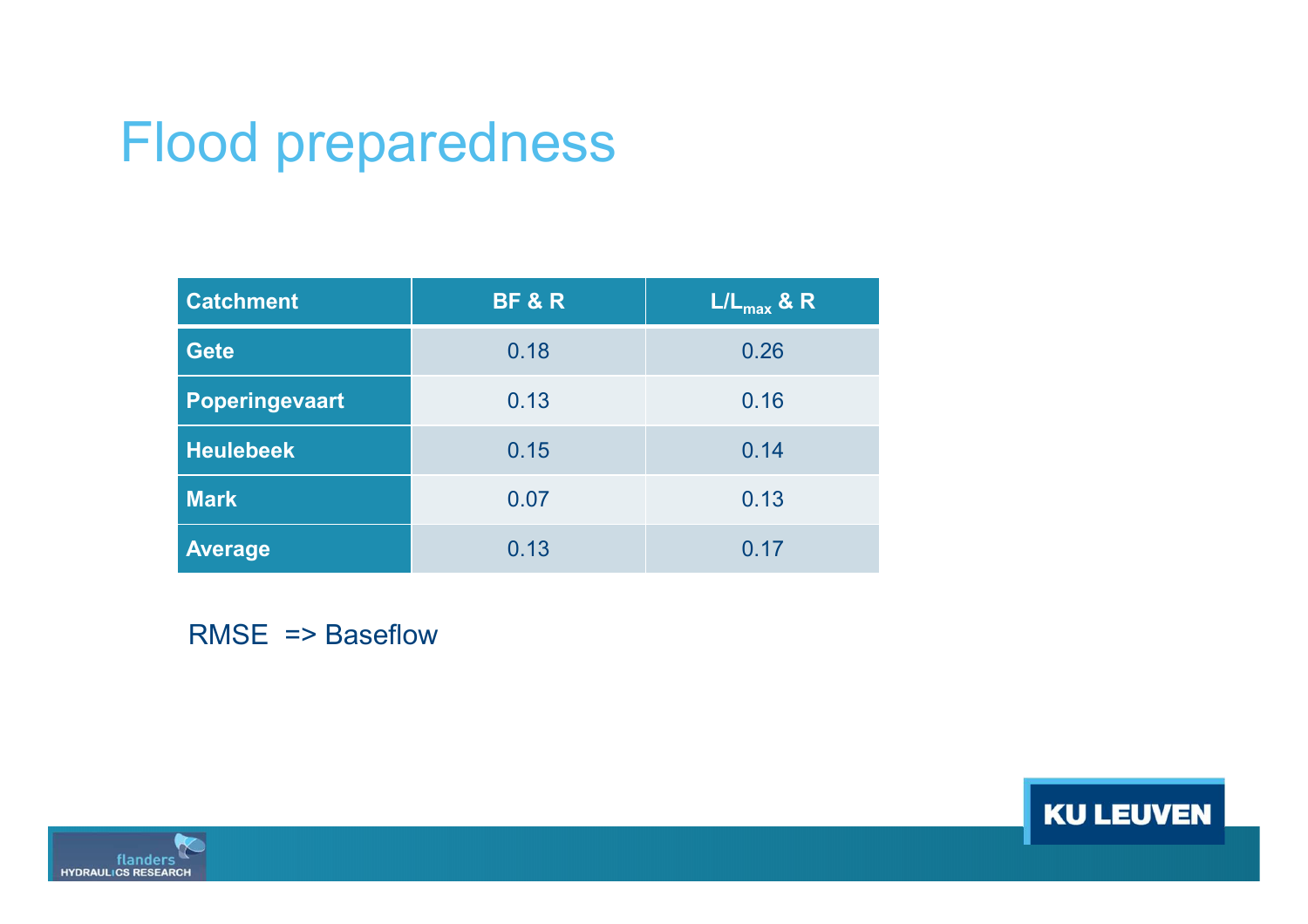• Exceedance probability of discharge threshold + indication of width confidence interval

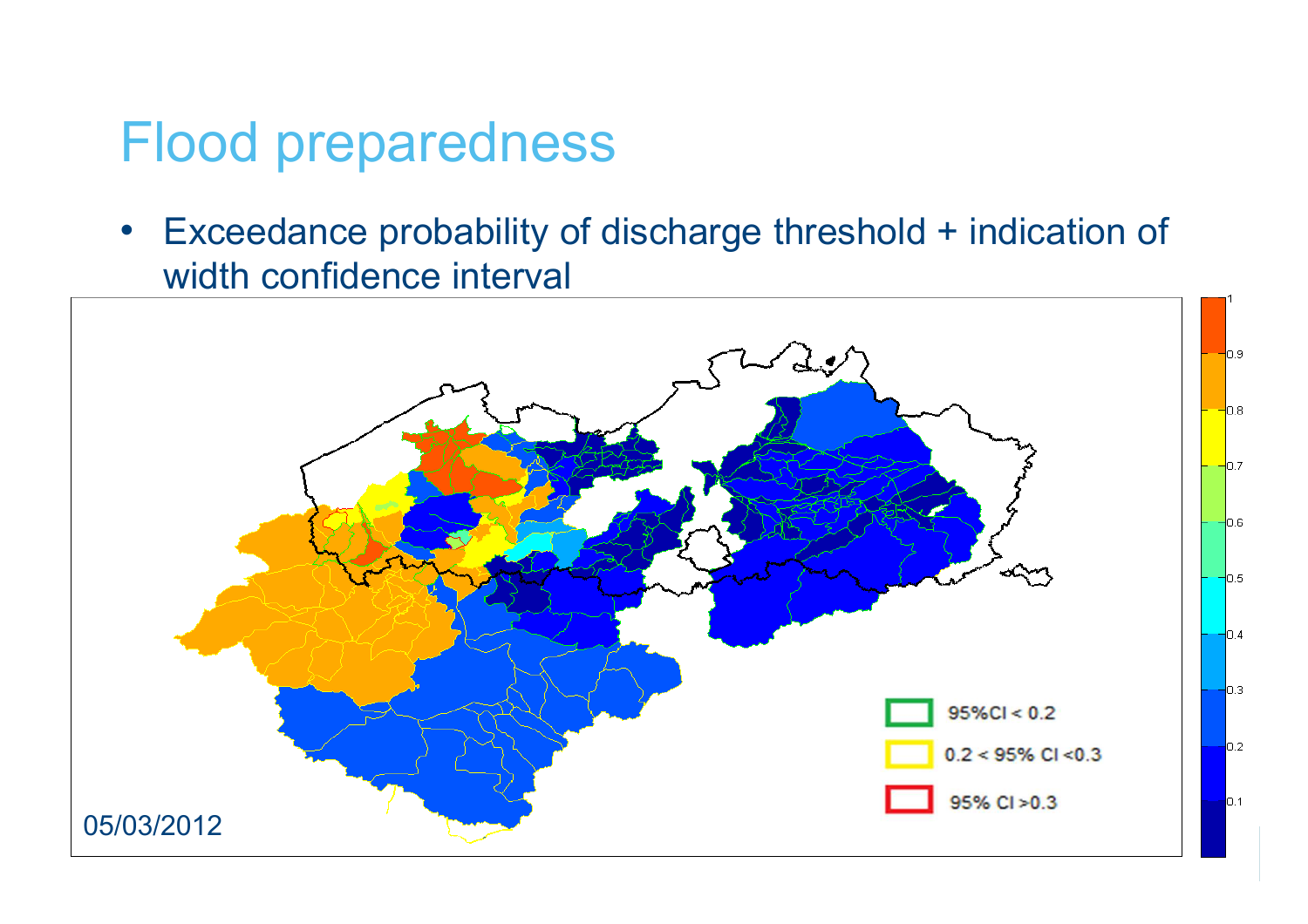#### **Conclusion**

- •Method to assess the soil moisture state for the time of the year
- • Method to map the exceedance probability of a certain discharge threshold based on SMI and rainfall
- Indication in which areas floods can be expected
- •Increase preparedness of flood crisis management bodies
- • Currently in operational use at Hydrological Information Centre (Antwerp, Belgium) SMIT
- • Van Steenbergen, N., Willems, P. (in revision) Increasing river flood preparedness by real-time warning based on soil saturation conditions, Journal of Hydrology.

**KUL**